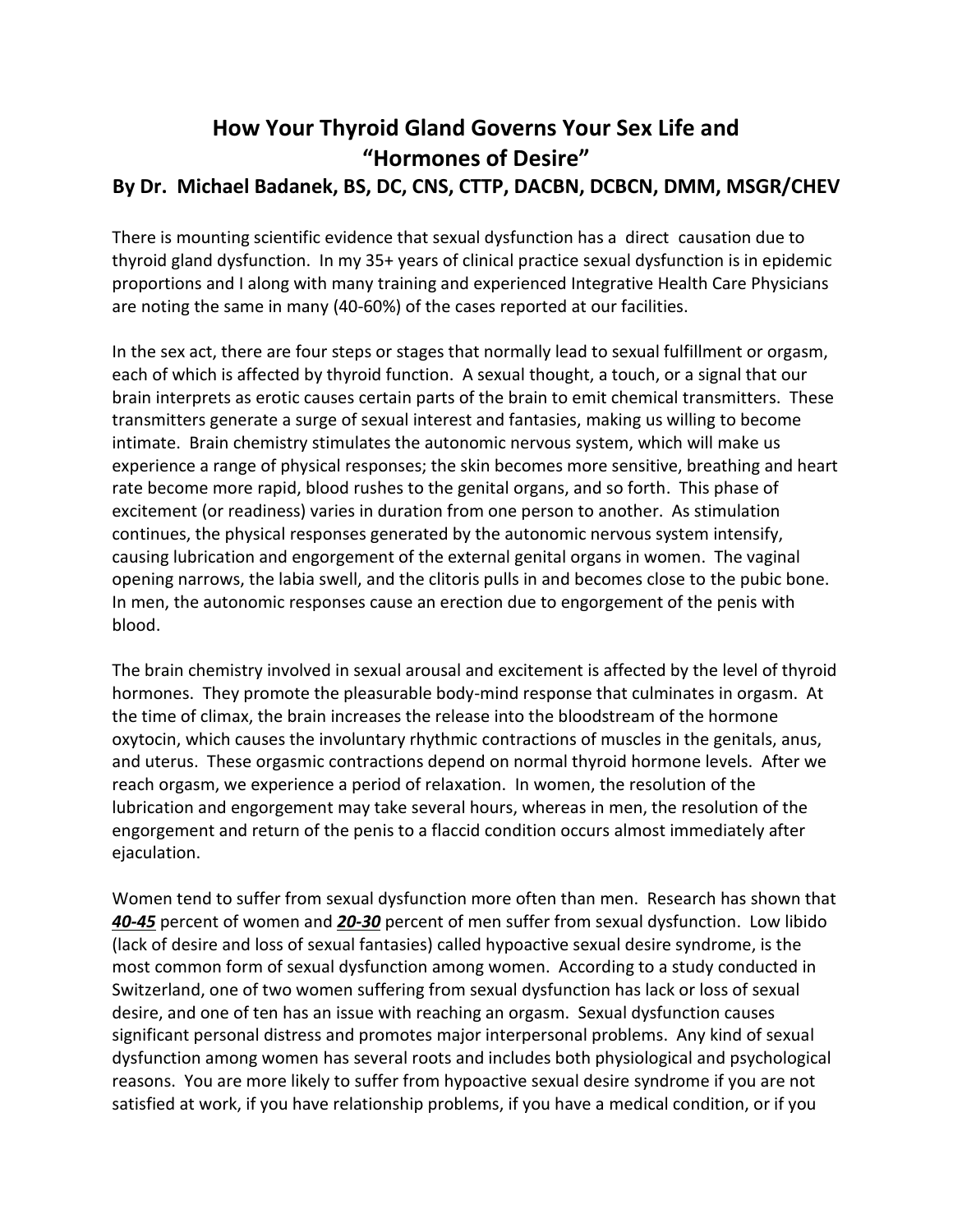feel that your partner has low libido and does not reach a climax. You may also suffer from "*hypoactive sexual desire syndrome* " because of abnormal hormone levels or as a result of taking certain medications

Women's sexual problems often arise from the differences that exist between men and women with respect to thinking and feeling. Generally speaking, men focus on sexual intercourse, but women can be satisfied with just the emotional affection associated with sex. Typically, when a woman loses interest and desire in sex, the couple often stops having intercourse. A woman also does not want to have sex if she suffers from pain during intercourse. Wanting to have intercourse, for women, is more linked to the affection that she has for her partner and to the anticipated physical and – equally important – mental and emotional satisfaction experienced during intercourse. In essence, men and women have different ways of thinking about sex.

*Because of this high vulnerability to sexual dysfunction, women's sexuality becomes easily impaired at all levels if they have a thyroid imbalance*. In patients with this condition, depression makes sexual dysfunction worse. This often explains why women with thyroid imbalance may continue to suffer sexual difficulties even after the imbalance has been corrected with treatment. Another reason why a woman may continue to have low libido is *hyperprolactinemia* – an excess of prolactin, the pituitary hormone that regulates lactation. High prolactin can be caused by an *underactive thyroid*, by medications, or by a pituitary dysfunction. Recent research has shown that 88 percent of patients with hyperprolactinemia have sexual dysfunction. High prolactin level in women impairs all phases of female sexual function, including libido and orgasm. Women with high prolactin also have problems with arousal, lubrication, and satisfaction with sex. The higher the prolactin level, the more severe the dysfunctions.

Thyroid hormone not only has a direct effect on the brain chemistry interactions that lead to the autonomic nervous responses of sexual arousal and fulfillment; it also has an effect on the levels of sex hormones. *In women, hypothyroidism lowers estrogen and progesterone levels and can contribute to a cessation of ovulation. The lack of estrogen has significant peripheral effects, not only on the brain but also on the lubrication of genital organs. Low thyroid makes the ovaries produce less testosterone as well.* In a hyperthyroid woman, testosterone levels are higher, and estrogen levels may remain normal or decrease. Thyroid hormone excess may enhance libido in some women because of the increase in and androgen levels couples with the direct effects on brain chemistry. In fact, this same increase in androgen can cause acne, growth official hair, and loss of scalp hair due to a shortening of the life of the hair follicle. In men, hypothyroidism often causes a decrease in the testosterone level. Treatment with radioactive iodine in men is another cause of lower testosterone levels. Low testosterone in men causes the levels of some forms of female hormone to become higher than normal. The various effects of thyroid hormone on the brain, on the autonomic nervous system, and on sex hormone levels account for the multiple sexual disturbances that thyroid patients often experience. Thyroid imbalance is much more common in women than men, and its effects on sexual function are quite often more complex.